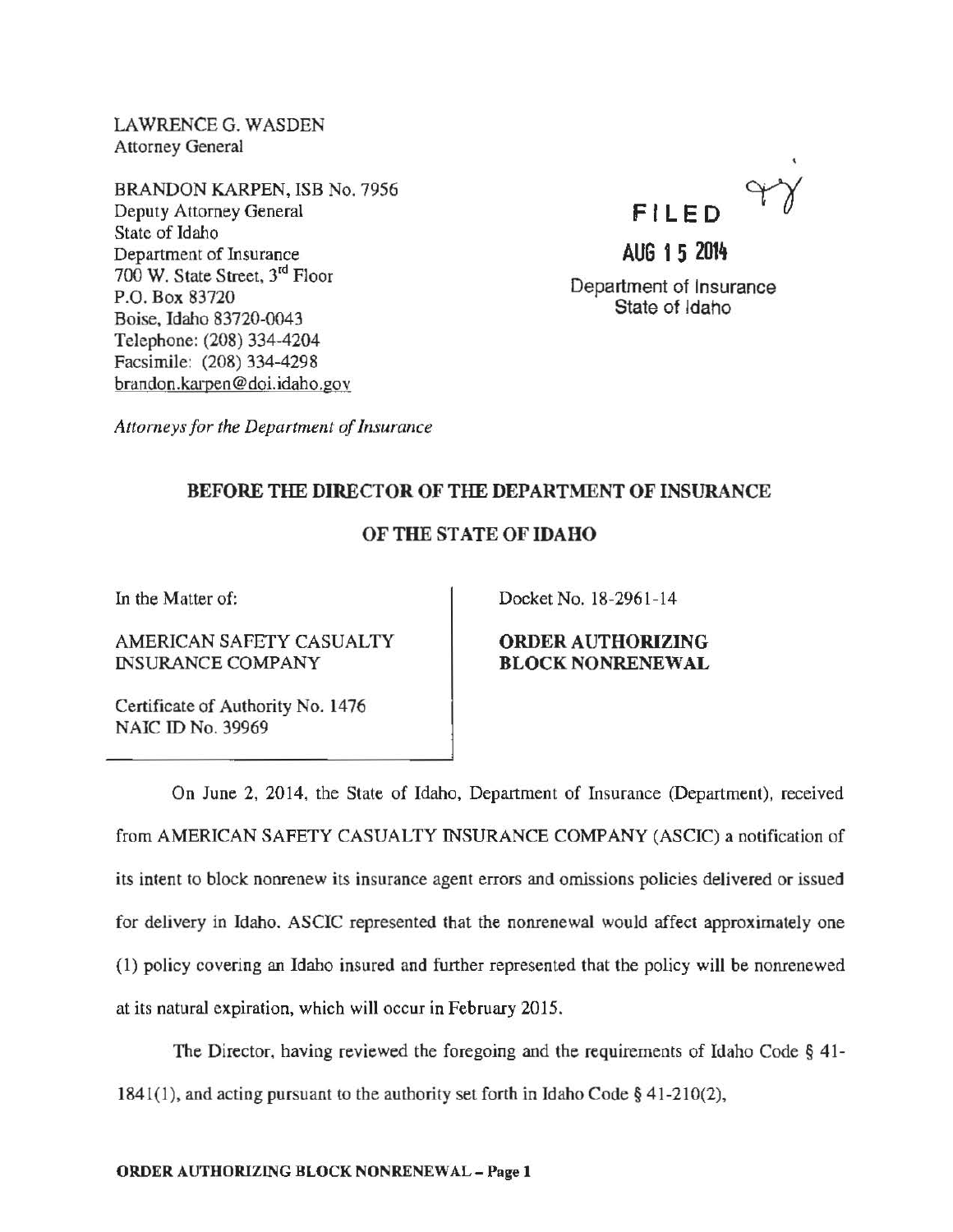THE DIRECTOR HEREBY FINDS that the proposed effective date of the contemplated block nonrenewal complies with the one hundred twenty (120) day notice requirement to the Director, as set forth in Idaho Code§ 41-1841(1).

NOW THEREFORE, IT IS HEREBY ORDERED that ASCIC is authorized, pursuant to Idaho Code § 41-1841, to effectuate a block nonrenewal of its insurance agent errors and omissions policies delivered or issued for delivery in Idaho, which ASCIC represented will affect approximately one (1) policy covering an Idaho insured. ASCIC may begin nonrenewing the affected policies no sooner than September 30, 2014, which date is one hundred twenty (120) days from the Department's receipt of ASCIC's notification. ASCIC shall provide a minimum of forty-five (45) days' notice to policyholders affected by the nonrenewals authorized by this order in accordance with the notice provisions included in the company's applicable insurance policies.

DATED this  $\mathcal{L}_{\text{day of August, 2014.}}$ THIS ORDER is a final order of the Director and is EFFECTIVE IMMEDIATELY.

> STATE OF IDAHO DEPARTMENT OF INSU

Villan pal WILLIAN

Director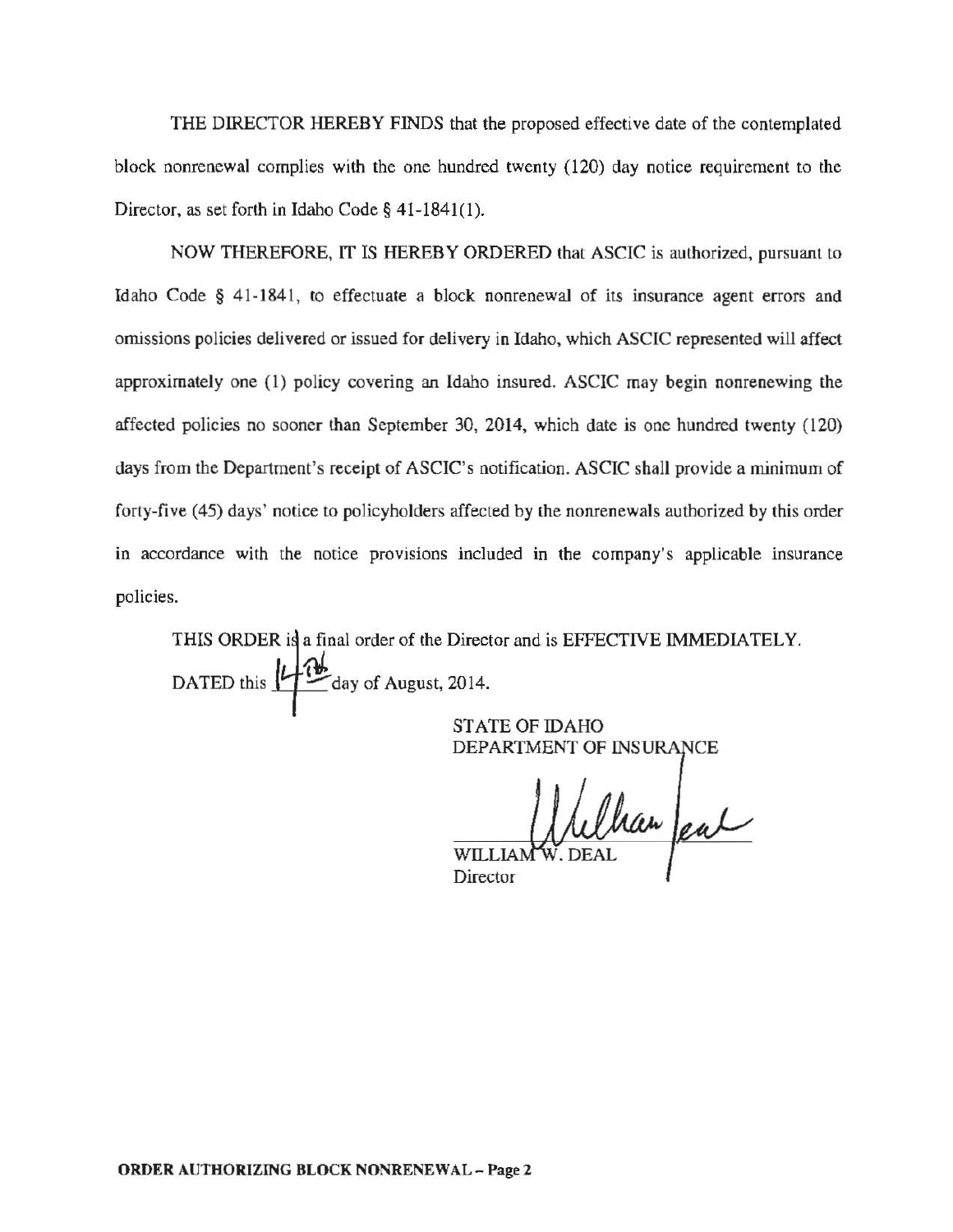## NOTIFICATION OF RIGHTS

This is a final order of the Director. Any party may file a motion for reconsideration of this final order within fourteen (14) days of the service date of this order. The agency will dispose of the petition for reconsideration within twenty-one (21) days of its receipt, or the petition will be considered denied by operation of law. *See* Idaho Code§ 67-5246(4).

Pursuant to Idaho Code§§ 67-5270 and 67-5272, any party aggrieved by this final order or orders previously issued in this case may appeal this final order and all previously issued orders in this case to district court by filing a petition in the district court of the county in which:

- 1. A hearing was held,
- ii. The final agency action was taken,
- iii. The party seeking review of the order resides, or operates its principal place of business in Idaho, or
- iv. The real property or personal property that was the subject of the agency action is located.

An appeal must be filed within twenty-eight (28) days of (a) the service date of this final order, (b) an order denying petition for reconsideration, or (c) the failure within twenty-one (21) days to grant or deny a petition for reconsideration, whichever is later. *See* Idaho Code § 67- 5273. The filing of an appeal to district court does not itself stay the effectiveness or enforcement of the order under appeal.